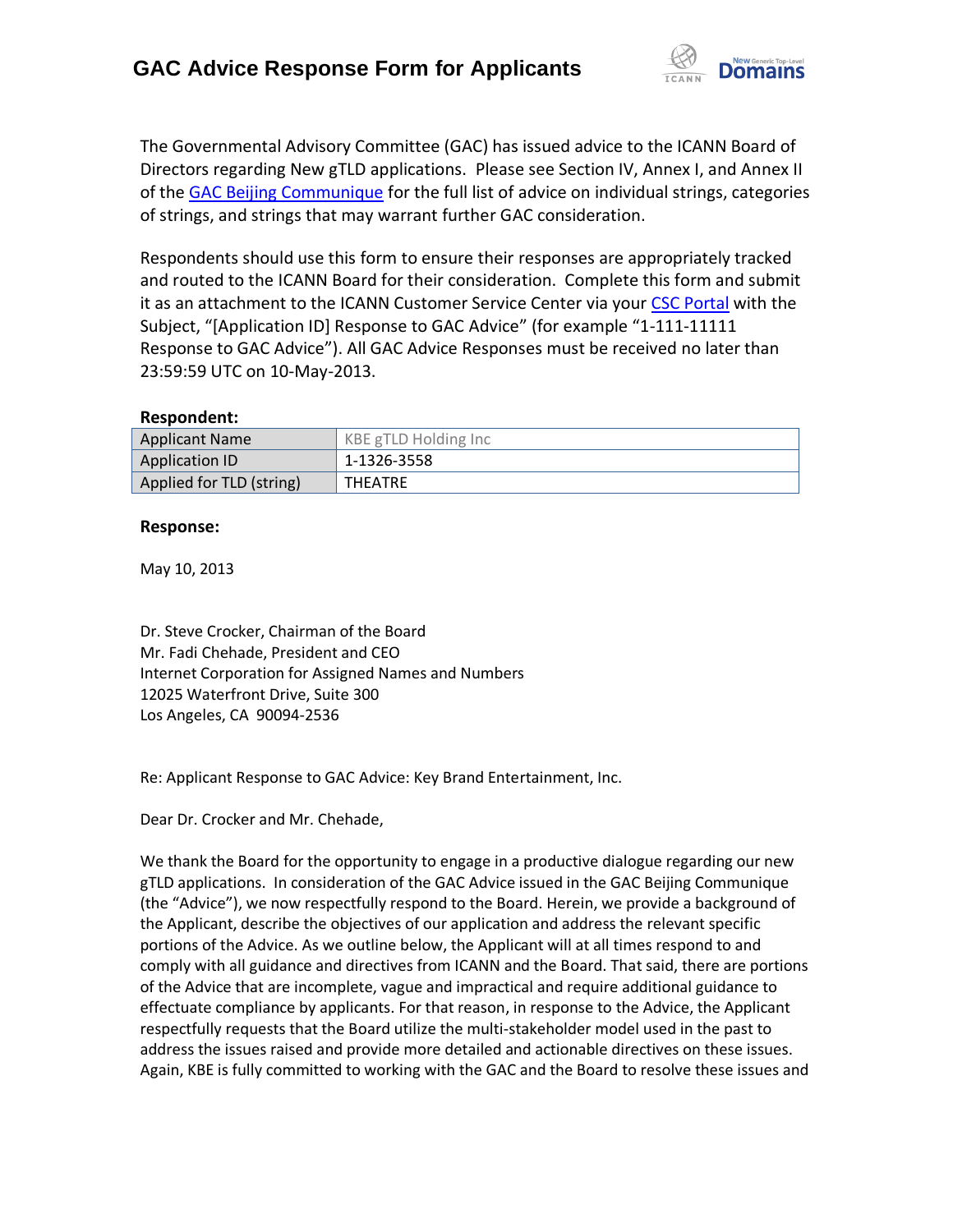# **GAC Advice Response Form for Applicants**



to respond in a meaningful way to the Board's guidance and directives with the goal of making the new gTLD effort a success for the Applicant, the GAC and the ICANN community.

### Applicant Background

Key Brand Entertainment Inc. is a privately-held company in the United States, and is the sole parent entity of its wholly-owned subsidiary, KBE gTLD Holding Inc., the applicant for .theatre (collectively, "KBE" or the "Applicant"). KBE is the operator of the preeminent website for online Broadway and theater ticket sales and related services, content and information as well as one of the world's leading developers, producers, presenters and distributors of live theatre and stage shows. As owner and operator of the industry-leading broadway.com and theater.com as well as a robust portfolio of other Broadway- and theater-related domain names, KBE offers a full range of online services and features, including consumer ticketing, group sales and complete editorial coverage of Broadway presentations in New York City and over 40 other markets. Additionally, through its Broadway Across America business, KBE serves as a leading Broadway producer and presenter of first-class touring productions in more than 40 cities across the United States, Canada, the United Kingdom and Japan. Broadway Across America brings first-class touring musicals and plays to audiences in multiple and varied markets.

### Application Objectives

KBE, through its broadway.com, theater.com and Broadway Across America properties, is one of the world's leading brands in the Broadway and theater industry. The reputation of these brands is well-recognized as authoritative sources for high-quality services, information and industry news. With that in mind, KBE applied for .theatre as an extension of its globally recognized broadway.com and other Broadway- and theater-related brands and intends to function as a Specification 9 exempt system whereby all second level domains ("SLDs") will be for the benefit of KBE and its affiliates pursuant to the ICANN Registry Agreement.

As stated in its application, the mission of the .theatre is:

"to provide diverse internet users an enhanced online experience while enriching society with artistic and cultural diversity through high quality content, information and authentic connected experiences centered on live theater, musicals, opera, ballet and other performing arts, Broadway, and other related concepts, topics and activities."

Further, the benefit to consumers from this brand extension and expansion of its online presence is that:

"Internet users will benefit because .theatre will provide an enhanced online experience from the existing broadway.com through its ability to build more personalized experiences for internet users seeking artistic and cultural diversity. .theatre will provide Applicant greater control over the domain as a registry operator, enabling the domain to be operated with the same exceptional values KBE has shown to users through the operation of broadway.com. Additionally, new communities can be identified and formed to connect internet users with others interested in theater and other performing arts and entertainment. Internet users will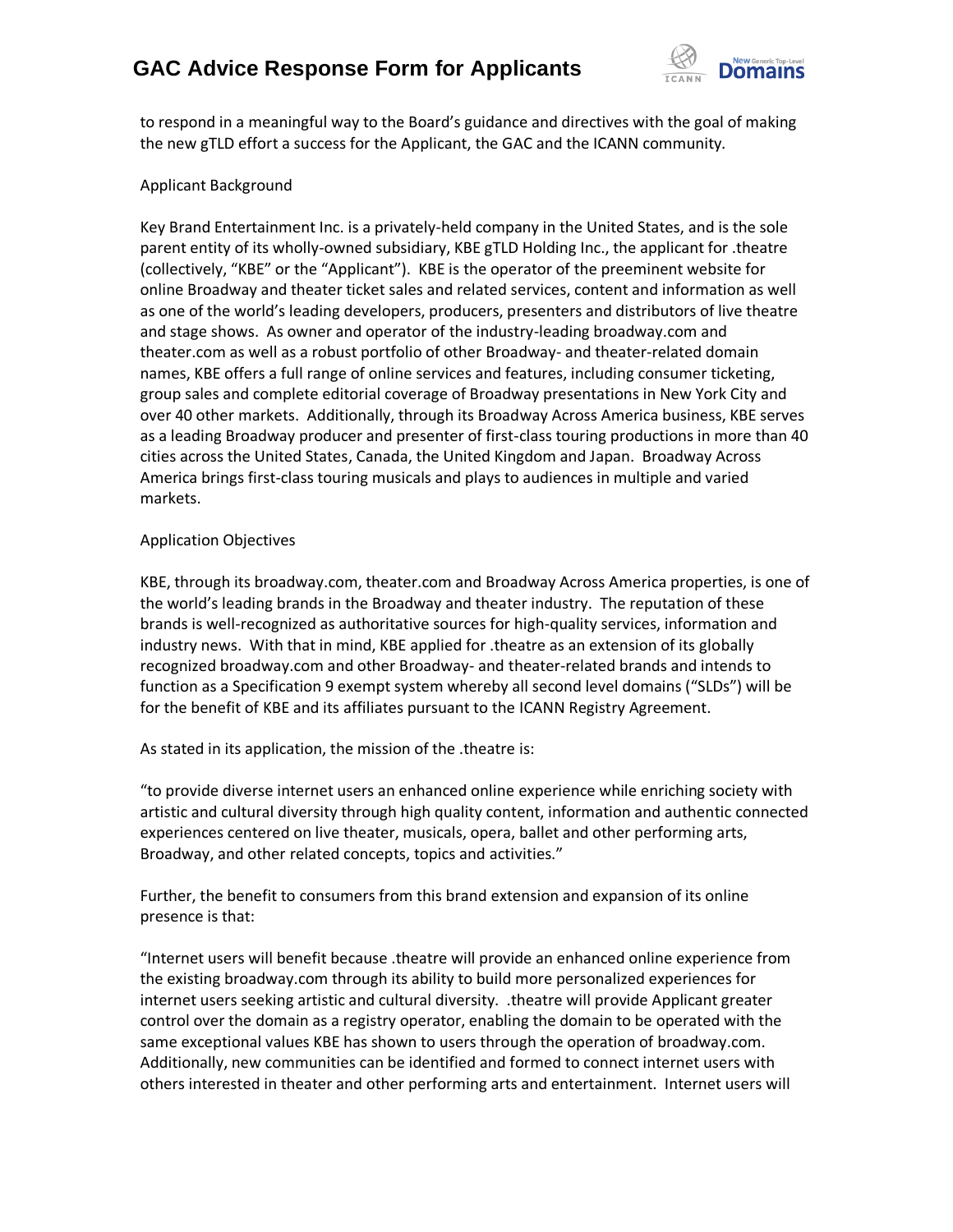## **GAC Advice Response Form for Applicants**



benefit from .theatre as an extension of theater.com and broadway.com as an authoritative source of online tickets to Broadway and theater shows."

Safeguards Applicable to all New gTLDs.

In Annex I of the Advice, the GAC identifies six safeguards that it recommends for application to all new gTLDs subject to contractual oversight: (i) WHOIS Verification and Checks, (ii) Mitigating Abusive Activity, (iii) Security Checks, (iv) Documentation, (v) Making and Handling Complaints, and (vi) Consequences.

Although KBE intends to operate closed registries, thus significantly reducing the potential for concern related to the issues addressed by the safeguards, KBE is nonetheless prepared to implement those safeguards at the appropriate time upon the ultimate determination by the Board that they are necessary for the advancement of the entire new gTLD program.

Safeguards Applicable to Strings Related to Category 1 and Category 2 New gTLDs

In Annex I of the Advice, the GAC also identifies certain safeguards it recommends for application to (i) specific strings linked to regulated or professional sectors that it has determined carry higher levels of risk associated with consumer harm (Category 1), and (ii) specific strings that it considers to be generic terms that seek exclusive registry access (Category 2). For Category 1 strings, the GAC has outlined five additional recommended safeguards for those strings related to 12 broadly defined sectors. The GAC has recommended that to advance, such strings must implement said safeguards (as outlined in points (1)-(5) on pages 8-9 of the Advice). For Category 2 strings, the GAC has identified those strings as "generic terms" seeking restricted or exclusive access and has recommended that for those applications to advance, exclusive registry access must "serve a public interest goal".

Above all, KBE is fully committed to working with the ICANN community, its leadership and all relevant stakeholders to make the new gTLD program a success. Likewise, KBE intends to protect consumers at all costs and to move toward achieving such a "public interest goal" as deemed necessary by the GAC and, ultimately, the Board. As mentioned, KBE will at all times respond to and comply with all guidance and directives from ICANN and the Board in this regard but in order to meaningfully move toward implementation of those safeguards, the applicants must be provided with more detailed advice on these issues in general and how the Advice will impact their strings specifically in order to make the implementation of those safeguards actionable.

First, the current Advice provided by the GAC is not actionable at this time. It is overly broad, vague and practically impossible to implement. There are no stated mechanisms or procedures that enable applicants to incorporate the Advice into their action plans. The language and concepts used to articulate the Category 1 safeguards and utilized in the operative terms of the Category 2 strings (specifically, to "serve a public interest goal") with regard to closed generics has not been defined, interpreted or commented on in a meaningful way that would allow applicants to implement or comply with such Advice. KBE is more than willing to comply with any GAC and Board directives but compliance with them must be feasible. In the event that the GAC further clarifies the specific guidance and the implementation process KBE will respond and act accordingly.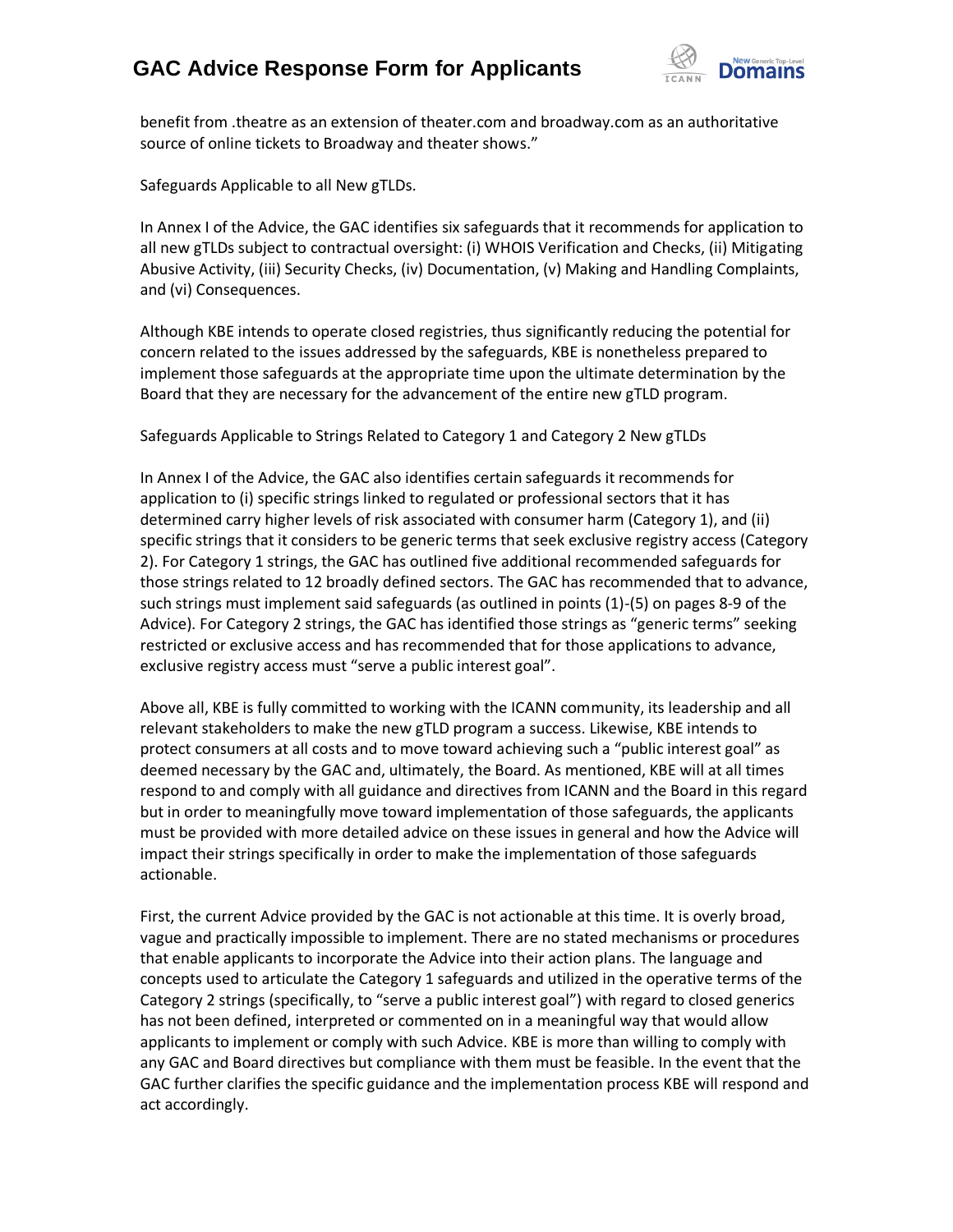

Second, the Advice is inconsistent with the rules, policies and procedures contained in the Applicant Guidebook ("AGB") and the open multi-stakeholder process that created it. The AGB embodied the rules for application for new gTLDs and the iterative process of the AGB was documented along the way. The final AGB published prior to the application window closing did not differentiate between open versus closed business models or mention "closed generics". In fact, the debate leading up to the final version of the AGB, one which included extensive input from the ICANN community including GAC constituents, contemplated the validity of different registry and business models (e.g. sponsored, open, community, etc.) as well as the idea of restricting and even disallowing "closed generics". Ultimately, the GNSO and the Board decided against creating such distinctions with the understanding that the business model and operation of the gTLD would be determined by the applicant. As long as the application passed evaluation pursuant to the AGB criteria and complied with the Registry Agreement, the business model and operating rules of that gTLD (including whether the applied-for string was to be "open" or "closed") were to be determined by the applicant. That version of the AGB, as the governing body's authoritative guidance, was relied on by all applicants in deciding to submit their applications and invest in the new gTLD program. At this time, there is no basis for revisiting such debate and doing so now only undermines the legitimacy of the multi-stakeholder rulemaking process that ICANN has always supported. KBE relied in good faith on the process and the authoritative guidance and information available to it at the time of application. KBE and all applicants have made significant investments and taken positions in reliance on that guidance and information, which if changed retroactively would negatively impact the new gTLD program, its applicants and ICANN.

Third, the Advice does not provide any remediation or resolution measures for applicants in the event that they are unable to comply with said Advice. As mentioned above, this circumstance was not addressed in the AGB and there is no guidance on how a Category 2 applicant that cannot "serve the public interest" can remediate or resolve their application. Given the costs associated with remediation of the application and operating a remediated registry, applicants must be provided with guidance on this issue in order to plan accordingly. Again, KBE intends to fully comply with any directives of the Board on this issue but there have been none to date. Once clarity has been provided from the Board, KBE will act accordingly.

Lastly, KBE feels it necessary to respond to the GAC's reference to .theatre as a closed generic that should "serve a public interest goal". There are constant challenges that KBE and other legitimate industry participants face as operators of online content and sales properties and that the general public faces as consumers of their content and services. The most difficult of these is competition with unlicensed and unauthorized ticket sellers who impersonate legitimate third parties (e.g. shows, venues, actors, etc.) and by leveraging their goodwill drive traffic away from legitimate sources. These unscrupulous actors impersonate intellectual property rights holders and mislead the public and their actions are extremely damaging to the shows and venues, legitimate ticket resellers, the theater industry, and ultimately (and most importantly) the public as a whole. The problem is pervasive not only in the United States but globally. Policing it is increasingly difficult given the sophistication of infringers, counterfeiters and scalpers. The lack of enforcement of existing laws globally is complicated by the sheer number of shows, venues and other theater-affiliated stakeholders, all of whom are targets of infringers and counterfeiters. This practice is rampant in the theater industry and undermines and infringes upon the trademark and other intellectual property rights of legitimate constituents of the